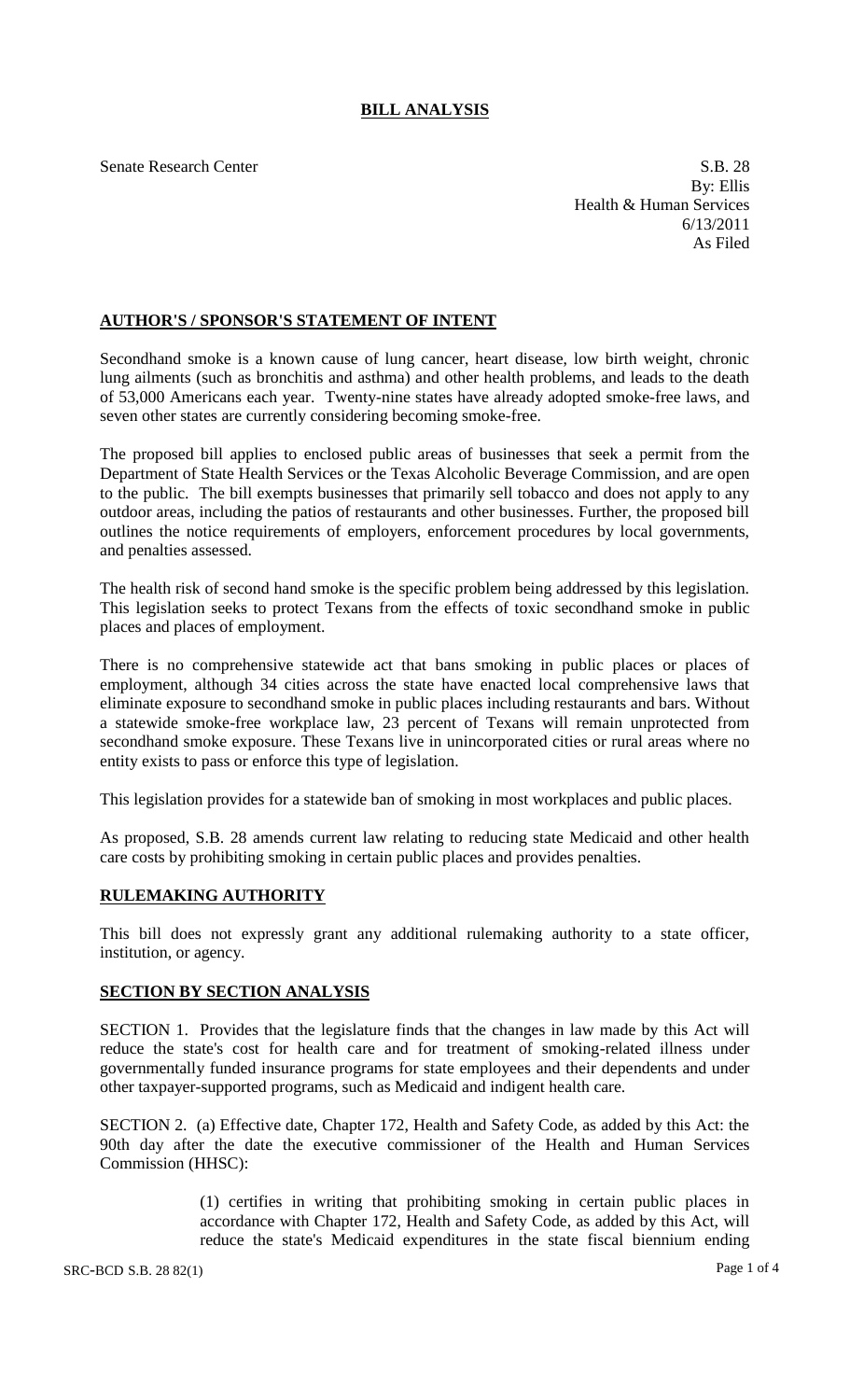August 31, 2013, by at least \$10 million paid from any revenue source or by \$4 million paid from the general revenue fund; and

(2) publishes the certification in the Texas Register.

(b) Requires HHSC, on publication of the certification as described by Subsection (a)(2) of this section, to post on HHSC's Internet website a copy of that certification and notice of the requirements of Chapter 172, Health and Safety Code, as added by this Act.

(c) Requires the Department of State Health Services (DSHS), the Alcoholic Beverage Commission, and each county, public health district, and local health department, not later than the 30th day after the date the executive commissioner of HHSC publishes the certification as described by Subsection (a)(2), to:

(1) post a copy of the certification on its Internet website; or

(2) provide notice to holders subject to Chapter 172, Health and Safety Code, as added by this Act, of the requirements of that chapter.

(d) Provides that if the executive commissioner of HHSC fails to provide the certification required by Subsection (a) of this section on or before January 1, 2012, this Act expires and Chapter 172, Health and Safety Code, does not take effect.

SECTION 3. Amends Subtitle H, Title 2, Health and Safety Code, by adding Chapter 172, as follows:

# CHAPTER 172. SMOKING PROHIBITED IN CERTAIN PUBLIC PLACES

# SUBCHAPTER A. GENERAL PROVISIONS

Sec. 172.001. DEFINITIONS. Defines, in this chapter, "bar," "department," "enclosed area," "public place," "restaurant," "smoke," "tobacco bar," and "tobacco shop."

Sec. 172.002. APPLICABILITY. (a) Provides that this chapter applies only to a public place that is owned, managed, operated, or controlled under a license, certificate, registration, or other authority or permit issued for the public place or to a person who owns, manages, operates, or controls the public place by the DSHS, the Alcoholic Beverage Commission, or a local health department or, with respect to a permit requirement authorized by Chapter 437 (Regulation of Food Service Establishments, Retail Food Stores, Mobile Food Units, and Roadside Food Vendors), a county or public health district, except as provided by Section 172.053,

(b) Provides that, except as provided by Subsection (c), this chapter preempts and supersedes a local ordinance, rule, or regulation adopted by any political subdivision of this state relating to smoking.

(c) Provides that, to the extent that a local ordinance, rule, or regulation adopted by a political subdivision of this state prohibits or restricts smoking to a greater degree than this chapter, the ordinance, rule, or regulation is not preempted or superseded by this chapter.

(d) Provides that this chapter does not preempt or supersede Section 38.006 (Tobacco on School Property), Education Code.

Sec. 172.003. OTHER APPLICABLE LAWS. Prohibits this chapter from being construed to authorize smoking where it is restricted by other applicable law.

Sec. 172.004. LIBERAL CONSTRUCTION. Requires that this chapter be liberally construed to further its purpose.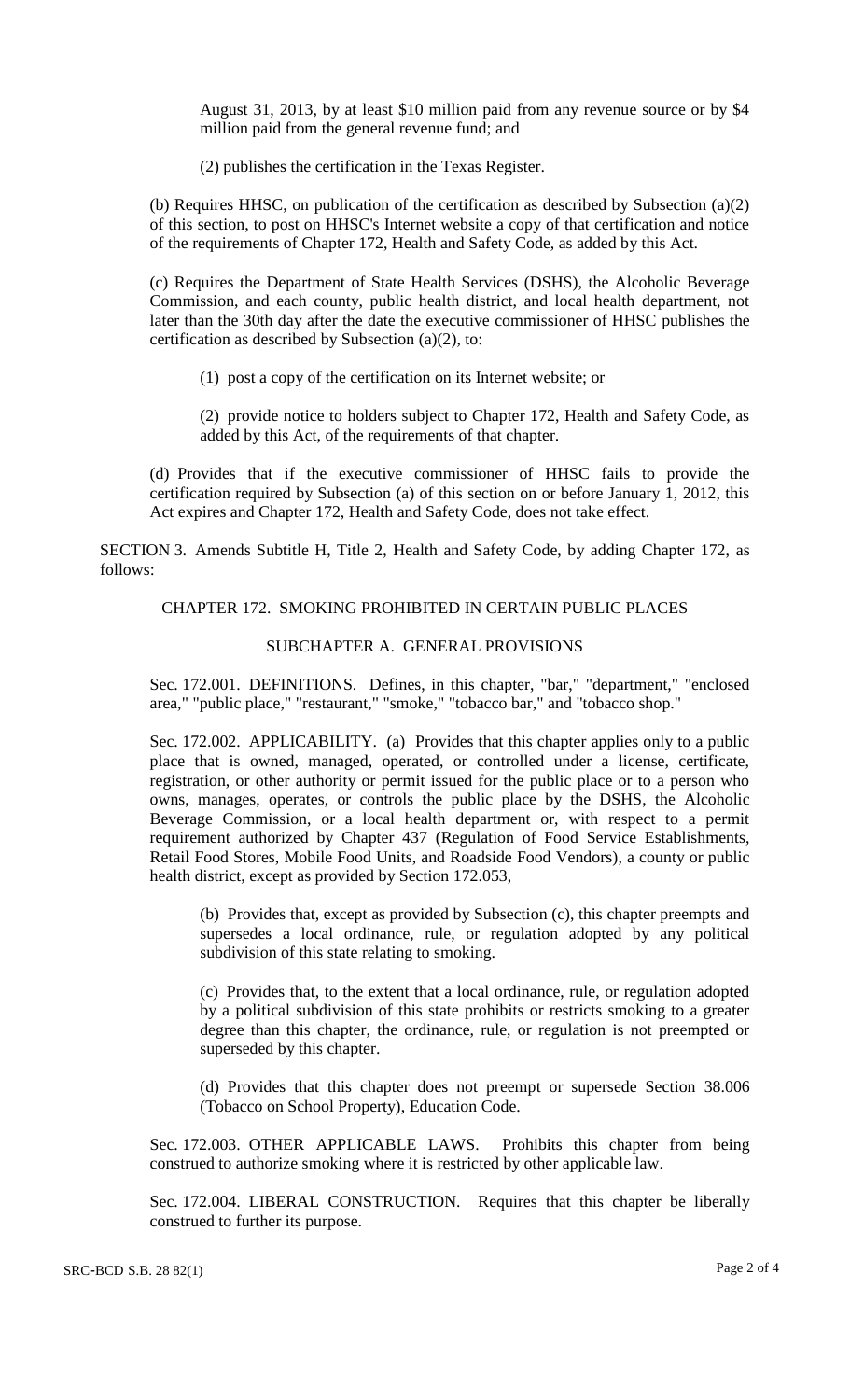#### [Reserves Sections 172.005-172.050 for expansion.]

#### SUBCHAPTER B. PROHIBITED ACTS

Sec. 172.051. SMOKING PROHIBITED IN PUBLIC PLACES. Prohibits a person from smoking in a public place in this state.

Sec. 172.052. EXCEPTIONS. (a) Provides that this subchapter does not apply to:

(1) a tobacco shop;

(2) tobacco bar,

(3) the outdoor area of a restaurant or bar,

(4) an outdoor porch or patio that is not accessible to the public,

(5) the set of a motion picture, television, or theater production; or

(6) a convention of tobacco-related businesses in a municipality where a convention of tobacco-related businesses is expressly authorized under an applicable municipal ordinance.

(b) Provides that the exception under Subsection (a)(5) applies only to an actor who is portraying the use of a tobacco product during the motion picture, television, or theater production.

Sec. 172.053. DECLARATION OF ESTABLISHMENT AS NONSMOKING. (a) Authorizes an owner, operator, manager, or other person in control of any establishment, facility, or outdoor area to declare that entire establishment, facility, or outdoor area as a nonsmoking place.

(b) Prohibits a person from smoking in a place in which a sign conforming to the requirements of Section 172.054 is posted.

Sec. 172.054. DUTIES OF OWNER, MANAGER, OR OPERATOR OF PUBLIC PLACE. Requires an owner, manager, or operator of a public place to:

(1) post clearly and conspicuously in the public place a sign with the words "No Smoking"; or a sign with the international "No Smoking" symbol, consisting of a pictorial representation of a burning cigarette enclosed in a red circle with a red bar across the cigarette;

(2) post at each entrance to the public place a conspicuous sign clearly stating that smoking is prohibited; and

(3) remove all ashtrays from any area in which smoking is prohibited.

[Reserves Sections 172.055-172.100 for expansion.]

SUBCHAPTER C. ENFORCEMENT AND PENALTIES

Sec. 172.101. ENFORCEMENT. (a) Requires DSHS to enforce this chapter.

(b) Requires a governmental entity described by Section 172.002(a) that issues a license, certificate, registration, or other authority or permit for a public place or to a person who owns, manages, operates, or controls the public place to provide notice to each applicant for the permit or authority of the provisions of this chapter.